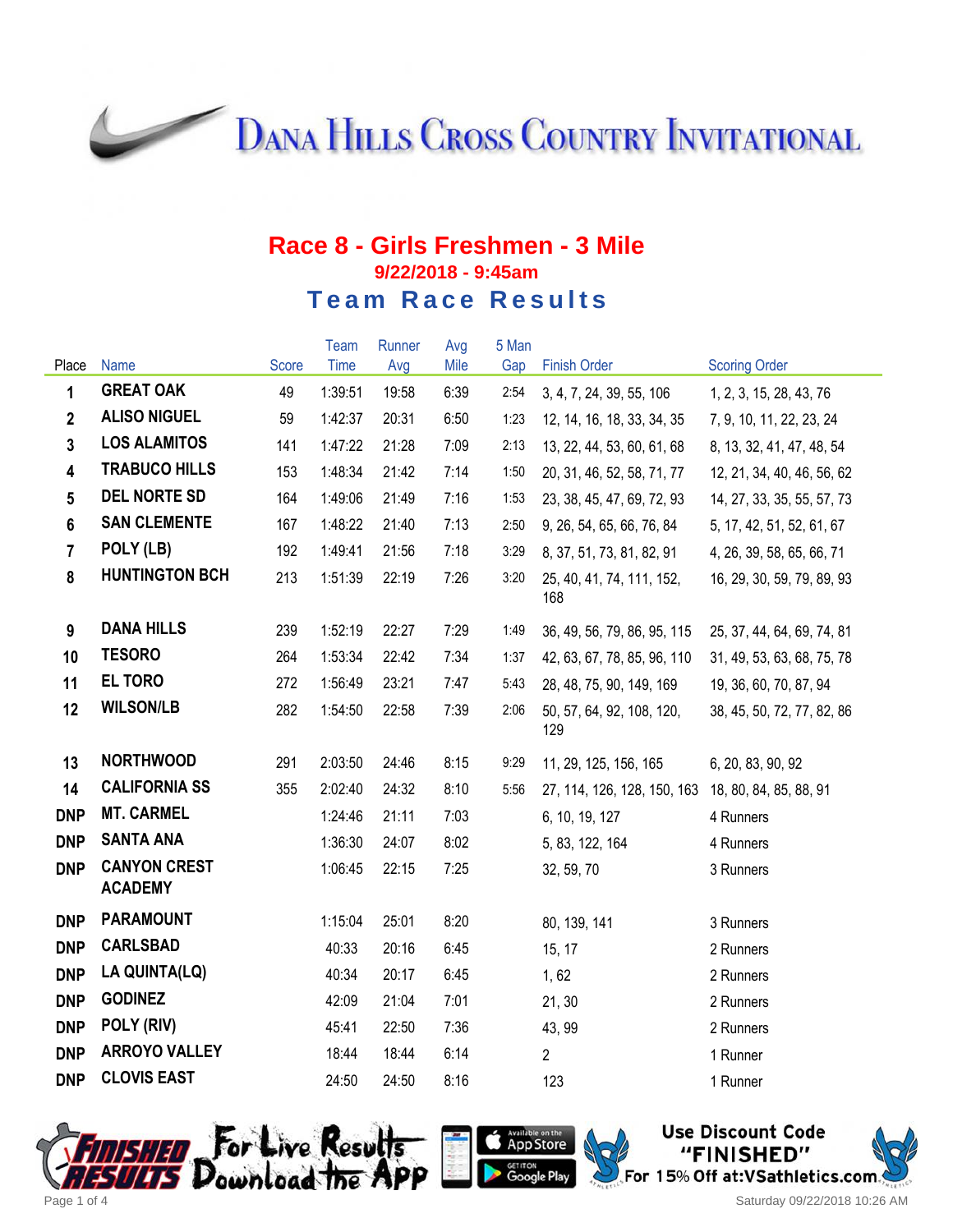## **Race 8 - Girls Freshmen - 3 Mile 9/22/2018 - 9:45am Individual Race Results**

|    | Place Name            |   | <b>Grade School</b>        | Time    | Points |    | Place Name           |    | <b>Grade School</b>  | Time    | Points |
|----|-----------------------|---|----------------------------|---------|--------|----|----------------------|----|----------------------|---------|--------|
| 1  | Emmi Von Scherr       | 9 | La Quinta(LQ)              | 17:58.3 |        | 39 | Jenna Handschumache  | -9 | Great Oak            | 21:39.1 | 28     |
| 2  | Katherine Labrada     | 9 | Arroyo Valley              | 18:44.5 |        | 40 | Quinn Roldan         | 9  | Huntington Bch       | 21:42.1 | 29     |
| 3  | Divine Torza          | 9 | Great Oak                  | 18:44.9 | 1      | 41 | Samantha Shaw        | 9  | Huntington Bch       | 21:42.2 | 30     |
| 4  | Ainslee Robbins       | 9 | <b>Great Oak</b>           | 18:50.4 | 2      | 42 | Abigail Hill         | 9  | Tesoro               | 21:46.6 | 31     |
| 5  | Yesenia Capiz         | 9 | Santa Ana                  | 19:04.9 |        | 43 | Liliana Gomez        | 9  | Poly (Riv)           | 21:48.2 |        |
| 6  | Sydney Paul           | 9 | Mt. Carmel                 | 19:12.5 |        | 44 | Chrysti Takayesu     | 9  | Los Alamitos         | 21:49.1 | 32     |
| 7  | Keira DeBoard         | 9 | Great Oak                  | 19:44.5 | 3      | 45 | Katherine Bartolotta | 9  | Del Norte SD         | 21:54.7 | 33     |
| 8  | Bella Ungar           | 9 | Poly (Lb)                  | 19:47.3 | 4      | 46 | Kaelee Field         | 9  | <b>Trabuco Hills</b> | 21:57.7 | 34     |
| 9  | <b>Britta Barnes</b>  | 9 | San Clemente               | 19:50.2 | 5      | 47 | Eva Gravin           | 9  | Del Norte SD         | 21:57.9 | 35     |
| 10 | Emma Turpin           | 9 | Mt. Carmel                 | 19:59.0 |        | 48 | Luisa Escamilla      | 9  | El Toro              | 21:59.1 | 36     |
| 11 | Madi Mason            | 9 | Northwood                  | 20:07.5 | 6      | 49 | Kassondra Kahle      | 10 | Dana Hills           | 21:59.3 | 37     |
| 12 | Lauren Schuerger      | 9 | Aliso Niguel               | 20:08.6 | 7      | 50 | Lizbeth Sanchez      | 9  | Wilson/LB            | 22:05.5 | 38     |
| 13 | Erin Hegstrom         | 9 | Los Alamitos               | 20:12.3 | 8      | 51 | Mia McKiernan        | 9  | Poly (Lb)            | 22:06.1 | 39     |
| 14 | Natalie Lemans        | 9 | Aliso Niguel               | 20:12.6 | 9      | 52 | Anna Munoz           | 9  | Trabuco Hills        | 22:10.0 | 40     |
| 15 | Haley Large           | 9 | Carlsbad                   | 20:15.2 |        | 53 | Jasmine Franco       | 9  | Los Alamitos         | 22:11.1 | 41     |
| 16 | Casey Jones           | 9 | Aliso Niguel               | 20:16.4 | 10     | 54 | Nina Wirtz           | 9  | San Clemente         | 22:11.8 | 42     |
| 17 | Morgan Young          | 9 | Carlsbad                   | 20:18.0 |        | 55 | Julia Robles         | 9  | Great Oak            | 22:13.2 | 43     |
| 18 | Reese Raygoza         | 9 | Aliso Niguel               | 20:28.1 | 11     | 56 | Sophie Shapero       | 9  | Dana Hills           | 22:13.6 | 44     |
| 19 | Roxy Hudson           | 9 | Mt. Carmel                 | 20:29.1 |        | 57 | Catherine Alcala     | 9  | Wilson/LB            | 22:15.8 | 45     |
| 20 | <b>Hailey Strayer</b> | 9 | <b>Trabuco Hills</b>       | 20:33.0 | 12     | 58 | Maya Benham          | 9  | <b>Trabuco Hills</b> | 22:23.8 | 46     |
| 21 | Arianna Diaz          | 9 | Godinez                    | 20:43.9 |        | 59 | Emma Beckwith        | 9  | Canyon Crest Acade   | 22:24.8 |        |
| 22 | Julia Muniz           | 9 | Los Alamitos               | 20:44.3 | 13     | 60 | Ashley Watanabe      | 9  | Los Alamitos         | 22:25.3 | 47     |
| 23 | Lauren Grissom        | 9 | Del Norte SD               | 20:52.1 | 14     | 61 | Jess Nakamine        | 9  | Los Alamitos         | 22:30.9 | 48     |
| 24 | <b>Brandi Peck</b>    | 9 | Great Oak                  | 20:52.8 | 15     | 62 | Dalyse Matthews      | 9  | La Quinta(LQ)        | 22:36.4 |        |
| 25 | <b>Claire Lewis</b>   | 9 | Huntington Bch             | 20:56.7 | 16     | 63 | Diana Rieger         | 9  | Tesoro               | 22:38.7 | 49     |
| 26 | Ella Lawrence         | 9 | San Clemente               | 20:59.4 | 17     | 64 | Genevieve Toji       | 9  | Wilson/LB            | 22:39.7 | 50     |
| 27 | Alexis Perez          | 9 | California SS              | 21:07.0 | 18     | 65 | Mia Arnwine          | 9  | San Clemente         | 22:39.8 | 51     |
| 28 | Darla Medina          | 9 | El Toro                    | 21:14.9 | 19     | 66 | Samantha Cannon      | 9  | San Clemente         | 22:41.0 | 52     |
| 29 | Brooklyn Guan         | 9 | Northwood                  | 21:23.8 | 20     | 67 | Abigail Cronk        | 9  | Tesoro               | 22:41.4 | 53     |
| 30 | Vanessa Chiprez Meza  | 9 | Godinez                    | 21:26.0 |        | 68 | Yuki Bengs           | 9  | Los Alamitos         | 22:42.3 | 54     |
| 31 | Ashlee Rich           | 9 | <b>Trabuco Hills</b>       | 21:30.3 | 21     | 69 | <b>Brooke Sirek</b>  | 9  | Del Norte SD         | 22:45.5 | 55     |
| 32 | Toni Chambers         | 9 | Canyon Crest Acade 21:31.7 |         |        | 70 | Sydney Yang          | 9  | Canyon Crest Acade   | 22:48.8 |        |
| 33 | Kelly Graham          | 9 | Aliso Niguel               | 21:31.8 | 22     | 71 | Sarah Saneto         | 9  | <b>Trabuco Hills</b> | 22:51.7 | 56     |
| 34 | Dominika Wasilewska   | 9 | Aliso Niguel               | 21:32.0 | 23     | 72 | Kaiyanne Long        | 9  | Del Norte SD         | 22:53.3 | 57     |
| 35 | <b>Riley Swindall</b> | 9 | Aliso Niguel               | 21:34.7 | 24     | 73 | Jamella Camandang    | 9  | Poly (Lb)            | 22:55.3 | 58     |
| 36 | Ava Exceen            | 9 | Dana Hills                 | 21:34.9 | 25     | 74 | Ale Lopez            | 9  | Huntington Bch       | 23:00.9 | 59     |
| 37 | Charlotte Peterson    | 9 | Poly (Lb)                  | 21:35.7 | 26     | 75 | Madison Greene       | 9  | El Toro              | 23:01.8 | 60     |
| 38 | Emma Sandrew          | 9 | Del Norte SD               | 21:36.3 | 27     | 76 | Nicole De Santos     | 9  | San Clemente         | 23:02.4 | 61     |







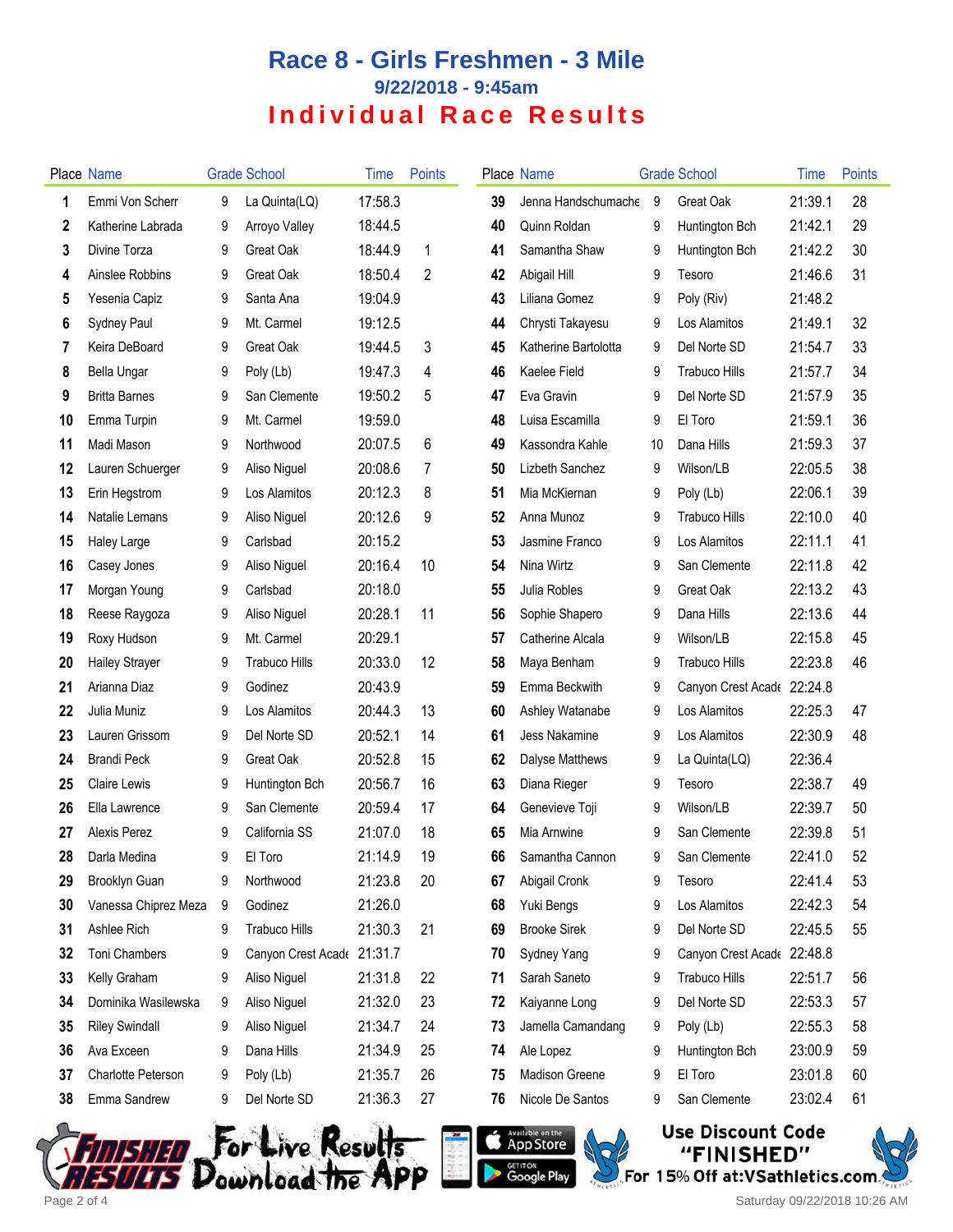## **Race 8 - Girls Freshmen - 3 Mile 9/22/2018 - 9:45am Individual Race Results**

|     | Place Name               |   | <b>Grade School</b>  | Time    | <b>Points</b> |     | Place Name           |   | <b>Grade School</b>  | Time    | <b>Points</b> |
|-----|--------------------------|---|----------------------|---------|---------------|-----|----------------------|---|----------------------|---------|---------------|
| 77  | Katelyn Boyster          | 9 | <b>Trabuco Hills</b> | 23:02.6 | 62            | 115 | Paloma Enriquez      | 9 | Dana Hills           | 24:24.4 | 81            |
| 78  | Mackenzie Galpin-Hill    | 9 | Tesoro               | 23:04.6 | 63            | 116 | Katerina Kiousis     | 9 | Los Alamitos         | 24:25.1 |               |
| 79  | <b>Teyana Miller</b>     | 9 | Dana Hills           | 23:07.5 | 64            | 117 | <b>Lily Dennis</b>   | 9 | Tesoro               | 24:27.1 |               |
| 80  | Claudia Rios             | 9 | Paramount            | 23:14.8 |               | 118 | Danielle Bussell     | 9 | Tesoro               | 24:27.3 |               |
| 81  | Jacquelyn Armus          | 9 | Poly (Lb)            | 23:16.6 | 65            | 119 | Emma Reid            | 9 | Tesoro               | 24:38.5 |               |
| 82  | Kasandra Patron          | 9 | Poly (Lb)            | 23:17.2 | 66            | 120 | Fionn Cheng          | 9 | Wilson/LB            | 24:45.3 | 82            |
| 83  | Kenia Razo               | 9 | Santa Ana            | 23:19.6 |               | 121 | Katerina Christidis  | 9 | Los Alamitos         | 24:46.2 |               |
| 84  | Noelle Skyba             | 9 | San Clemente         | 23:22.2 | 67            | 122 | Valeria Gonzalez     | 9 | Santa Ana            | 24:47.3 |               |
| 85  | Ava Robertson            | 9 | Tesoro               | 23:23.6 | 68            | 123 | <b>Odalys Diaz</b>   | 9 | Clovis East          | 24:50.0 |               |
| 86  | Ali Germain              | 9 | Dana Hills           | 23:24.5 | 69            | 124 | Anne Harlan          | 9 | Poly (Lb)            | 24:56.4 |               |
| 87  | Meera Chavan             | 9 | Los Alamitos         | 23:24.6 |               | 125 | Yun Seo Lee          | 9 | Northwood            | 24:58.4 | 83            |
| 88  | Keiara Waggoner          | 9 | San Clemente         | 23:25.8 |               | 126 | Kaitlyn Miranda      | 9 | California SS        | 24:59.7 | 84            |
| 89  | Andrea Park              | 9 | <b>Trabuco Hills</b> | 23:33.6 |               | 127 | Ciara Bloom-Stevens  | 9 | Mt. Carmel           | 25:06.2 |               |
| 90  | Susana Torres            | 9 | El Toro              | 23:35.6 | 70            | 128 | Isabella Garcia      | 9 | California SS        | 25:07.4 | 85            |
| 91  | Audrey Song              | 9 | Poly (Lb)            | 23:36.1 | 71            | 129 | Jissel Cajas         | 9 | Wilson/LB            | 25:12.4 | 86            |
| 92  | Diana Lopez              | 9 | Wilson/LB            | 23:37.2 | 72            | 130 | Jazmine De Loza      | 9 | Poly (Lb)            | 25:12.9 |               |
| 93  | Nana Matsugasako         | 9 | Del Norte SD         | 23:39.9 | 73            | 131 | Natalie Wolff        | 9 | Tesoro               | 25:17.1 |               |
| 94  | Flora Yuan               | 9 | Del Norte SD         | 23:40.4 |               | 132 | Leslie Alvarez       | 9 | Poly (Lb)            | 25:17.4 |               |
| 95  | Nicole Rivera            | 9 | Dana Hills           | 23:41.2 | 74            | 133 | Yvette Castaneda     | 9 | <b>Trabuco Hills</b> | 25:19.9 |               |
| 96  | Jasmine Carson           | 9 | Tesoro               | 23:44.3 | 75            | 134 | Annabelle Capp       | 9 | Los Alamitos         | 25:19.9 |               |
| 97  | <b>Audrey Park</b>       | 9 | Aliso Niguel         | 23:44.4 |               | 135 | Olivia Martin        | 9 | <b>Trabuco Hills</b> | 25:20.6 |               |
| 98  | Paige Mizutani           | 9 | Los Alamitos         | 23:47.4 |               | 136 | Cameron Cleve        | 9 | Los Alamitos         | 25:22.4 |               |
| 99  | Elizabeth (Betty) Calder | 9 | Poly (Riv)           | 23:53.4 |               | 137 | Elizabeth Sado       | 9 | Del Norte SD         | 25:34.3 |               |
| 100 | Kayley Vu                | 9 | Del Norte SD         | 23:58.3 |               | 138 | Michelle Painovich   | 9 | Los Alamitos         | 25:39.1 |               |
| 101 | Jenna Cervantes          | 9 | Los Alamitos         | 23:59.0 |               | 139 | Melanie Agustiniano  | 9 | Paramount            | 25:44.2 |               |
| 102 | Hilse Bahena             | 9 | <b>Trabuco Hills</b> | 23:59.9 |               | 140 | Lauren Rodriquez     | 9 | Los Alamitos         | 25:49.7 |               |
| 103 | Risa Iwazaki             | 9 | Del Norte SD         | 24:01.1 |               | 141 | Nayeli Gonzalez      | 9 | Paramount            | 26:05.2 |               |
| 104 | Rachel Heller            | 9 | Los Alamitos         | 24:01.2 |               | 142 | <b>Carley Hall</b>   | 9 | Great Oak            | 26:07.8 |               |
| 105 | Payton Patterson         | 9 | San Clemente         | 24:05.1 |               | 143 | Marlen Rafael Juarez | 9 | Wilson/LB            | 26:13.9 |               |
| 106 | Kloey Rossmiller         | 9 | Great Oak            | 24:07.2 | 76            | 144 | Taya Hollrigel       | 9 | San Clemente         | 26:19.5 |               |
| 107 | Carolina Jimenez         | 9 | <b>Trabuco Hills</b> | 24:07.9 |               | 145 | Madison Robin        | 9 | <b>Trabuco Hills</b> | 26:29.1 |               |
| 108 | Ashley Parra             | 9 | Wilson/LB            | 24:11.8 | 77            | 146 | Caylee Green         | 9 | Los Alamitos         | 26:32.6 |               |
| 109 | Elizabeth Park           | 9 | Aliso Niguel         | 24:15.2 |               | 147 | Sara Beniwal         | 9 | Del Norte SD         | 26:38.4 |               |
| 110 | Kate Campbell            | 9 | Tesoro               | 24:16.6 | 78            | 148 | <b>Taylor Willis</b> | 9 | <b>Trabuco Hills</b> | 26:52.4 |               |
| 111 | Rebeka Reid              | 9 | Huntington Bch       | 24:17.3 | 79            | 149 | Ruby Acosta          | 9 | El Toro              | 26:58.4 | 87            |
| 112 | Madeline Campbell        | 9 | San Clemente         | 24:20.7 |               | 150 | Priscilla Silva      | 9 | California SS        | 27:03.5 | 88            |
| 113 | Charlotte Nelligan       | 9 | Los Alamitos         | 24:21.9 |               | 151 | Adelyne Lloyd        | 9 | San Clemente         | 27:07.3 |               |
| 114 | Priscilla Magallanes     | 9 | California SS        | 24:22.6 | 80            | 152 | Sinead Fisher        | 9 | Huntington Bch       | 27:18.7 | 89            |
|     |                          |   |                      |         |               |     |                      |   |                      |         |               |